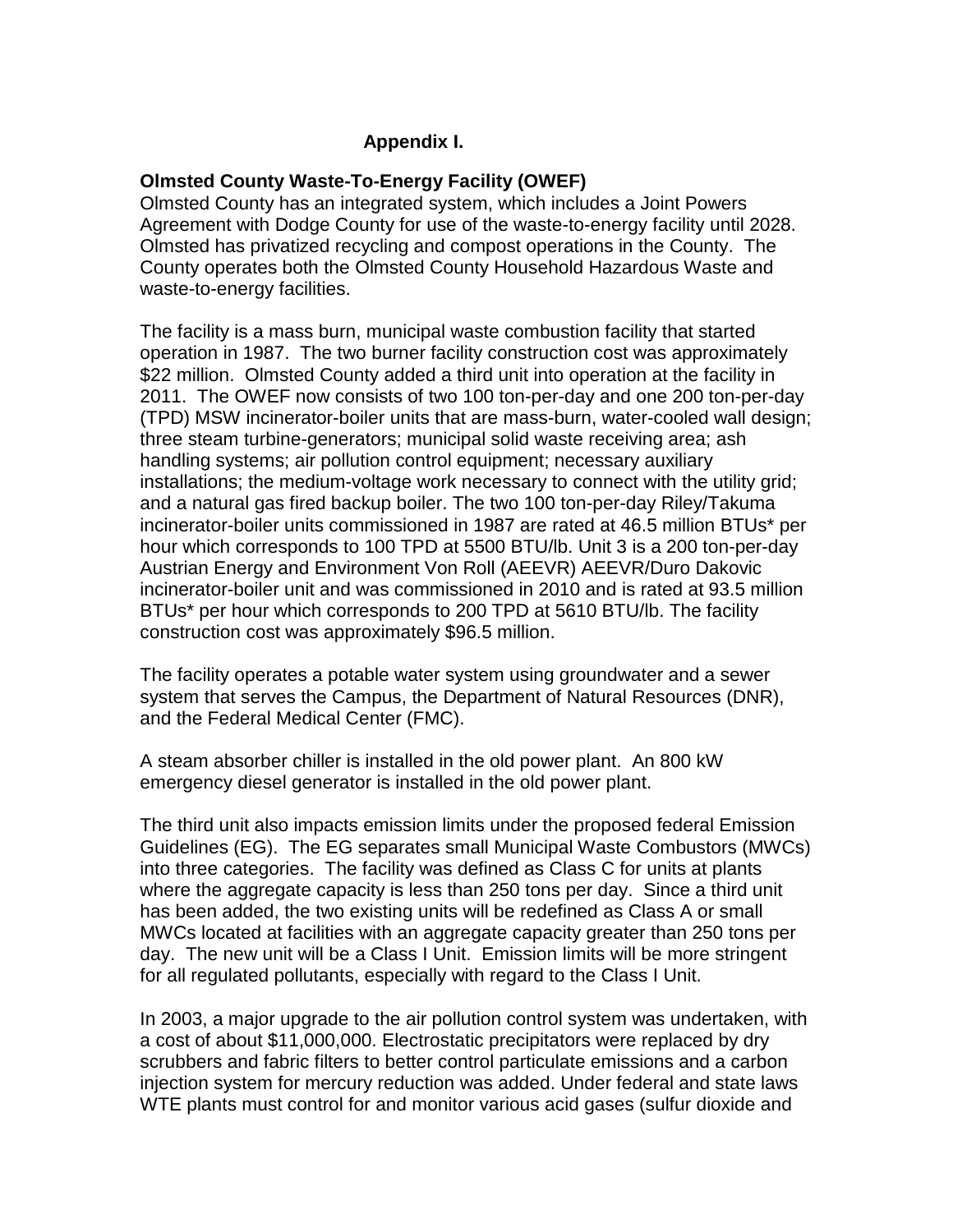hydrogen chloride), nitrogen oxides, furans, dioxins, heavy metals and particulate emissions which result from combustion. This is accomplished by: 1) monitoring what is placed into the combustors (i.e. keeping mercury laden thermometers and batteries out of the waste stream; 2) controlling the combustion process itself with temperature control and air flow; 3) cleaning the flue gases as they are emitted at the back end. A new continuous emissions monitoring system was also installed at that time, bringing the plant into full compliance with the U.S. EPA Best Available Control Technology (BACT) air emissions regulations for small municipal waste combustors (equal to or below 250 tpd).

The Air Pollution Control (APC) system assures compliance with current and future air pollution control limits. The APC system is composed of distinct subsystems providing lime slurry injection, powder activated carbon injection, ammonia injection, fabric filtration, and continuous emissions monitoring to control well below compliance requirements. The lime slurry injection neutralizes acid gases present in the flue gas, (primarily hydrogen chloride and sulfur dioxide) while reducing flue gas temperature to a level that promotes effective control of mercury and condensable pollutants such as dioxin.

The powdered activated carbon system removes condensable pollutants, primarily heavy metals including mercury & lead. The fabric filter collects dust composed of fly ash, scrubber residue, and powder activated carbon. The fabric filter also enhances acid gas neutralization reactions. Emissions from this system are cleaner than any conventional fuel with the exception of natural gas.

A Continuous Emissions Monitoring (CEM) system utilizes the latest measuring technology to constantly monitor carbon monoxide, oxygen, sulfur dioxide, opacity, unit load, flue gas temperature, and carbon addition rate.

#### Regulatory Compliance

The Olmsted Waste to Energy Facility has had only one regulatory compliance infraction in its history. The Olmsted WTE received a Notice of Violation related to sulfur dioxide emissions in 1989. Since that time, the Olmsted WTE facility has only had minor issues with the MPCA related to short increases in carbon monoxide, the  $SO<sub>2</sub>$  Non-Attainment Status of the Rochester area, and continuous emission monitoring downtime. The high availability and superior operating performance of the OWEF is an indication of the excellent environmental performance that has been realized by the management and staff of the plant.

#### Operations:

When entering the OWEF, commercial haulers stop at the scale house to have their trucks and garbage weighed. When leaving, the trucks are again weighed to calculate the weight of garbage deposited and the cost for disposal.

The pit dimensions are 79 feet inside height (25 feet deep and 54 feet above ground elevation) by 50 feet wide by 100 feet long. The pit capacity is 2,000 tons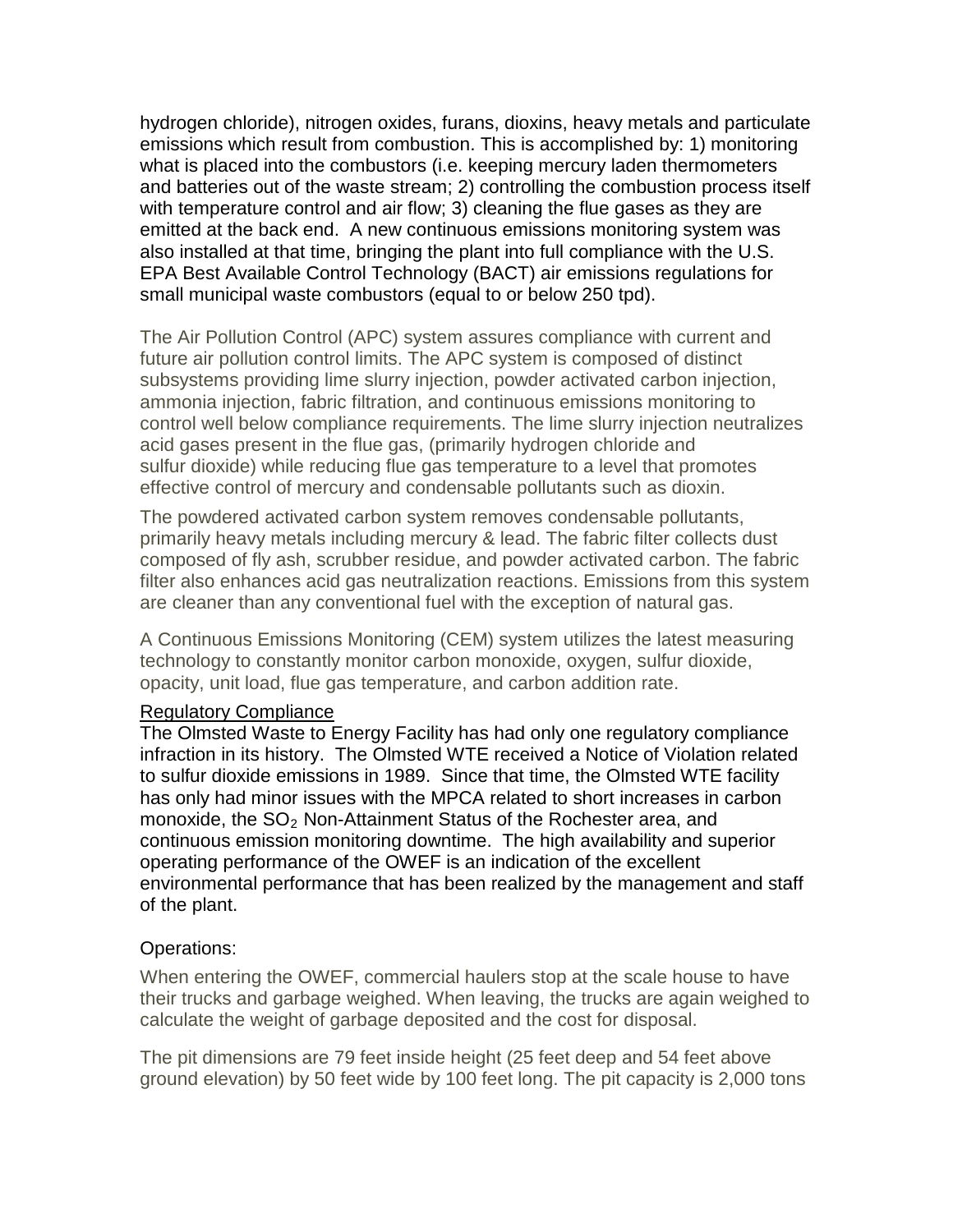of refuse. Approximately 90% of the MSW generated in Olmsted and Dodge Counties is delivered to this pit.

Approved refuse trucks enter through the west door, back up to one of five bays, and tip loads into the storage pit. The trucks exit through the east door.

From their perch 30 feet above the tipping floor, operators guide the movement of the bridge crane and grapple from a central control room equipped to monitor and operate the facility. More than two thousand remote devices allow the operators to monitor and control equipment and systems throughout the OWEF.

100 feet above the tipping floor elevation, two huge grapples are suspended from 7-1/2 -ton bridge cranes. The cranes travel from one end of the pit to the other as the grapple descends to take bites of the stored refuse. The grapple "fluffs" the refuse to create a homogenous mix so that it will burn more consistently. The grapple's tines measure 12 feet across when open and can grasp more than 3 cubic yards of refuse weighing up to 7 tons. Non-combustible materials are placed in a bypass container for later transport to the landfill.

The feed hopper and feed chute direct MSW into the combustion chamber. Level transmitters monitor the level in the chute and provide the operator a gauge to determine when another load is needed. There are three chutes, one for each furnace. If all three units are online, the operator feeds a load about every 10 minutes.

The refuse moves through the combustion chamber, on a series of reciprocating grate stokers. There are three zones to provide efficient burning. The first zone, dries and ignites the waste, the second is where most of the combustion occurs and the third zone assures that the refuse is completely burned before the "bottom ash" is moved to the ash removal system below the furnace. Approximately 4 tons of refuse can be fed into each of the smaller units each hour (or 100 tons per day per unit) and approximately 8 tons per hour can be fed into the 200-ton per day unit.

With computer-controlled combustion, and a temperature of 1,600 degrees F., the process is efficient. Conditions in the furnaces are continually monitored. Steam pressure is stable and flow is a factor of demand. Combustion efficiency remains at a maximum, controlling pollutants such as carbon monoxide, acid gases, heavy metals, dioxins and particulate matter well below regulatory limits. A continuous emissions monitoring system constantly measures stack gas composition ensuring that the process runs properly, and that all permit conditions are in compliance.

What began as 10 cubic yards of waste ends up as about 1 cubic yard of ash. Bottom ash is processed through a water-filled quench tank to reduce temperature and eliminate dust. Fly ash is stored in a silo before being processed through a conditioning mixer that converts the dry dust into a moist soil-like consistency. Both bottom ash and fly ash are conveyed to, and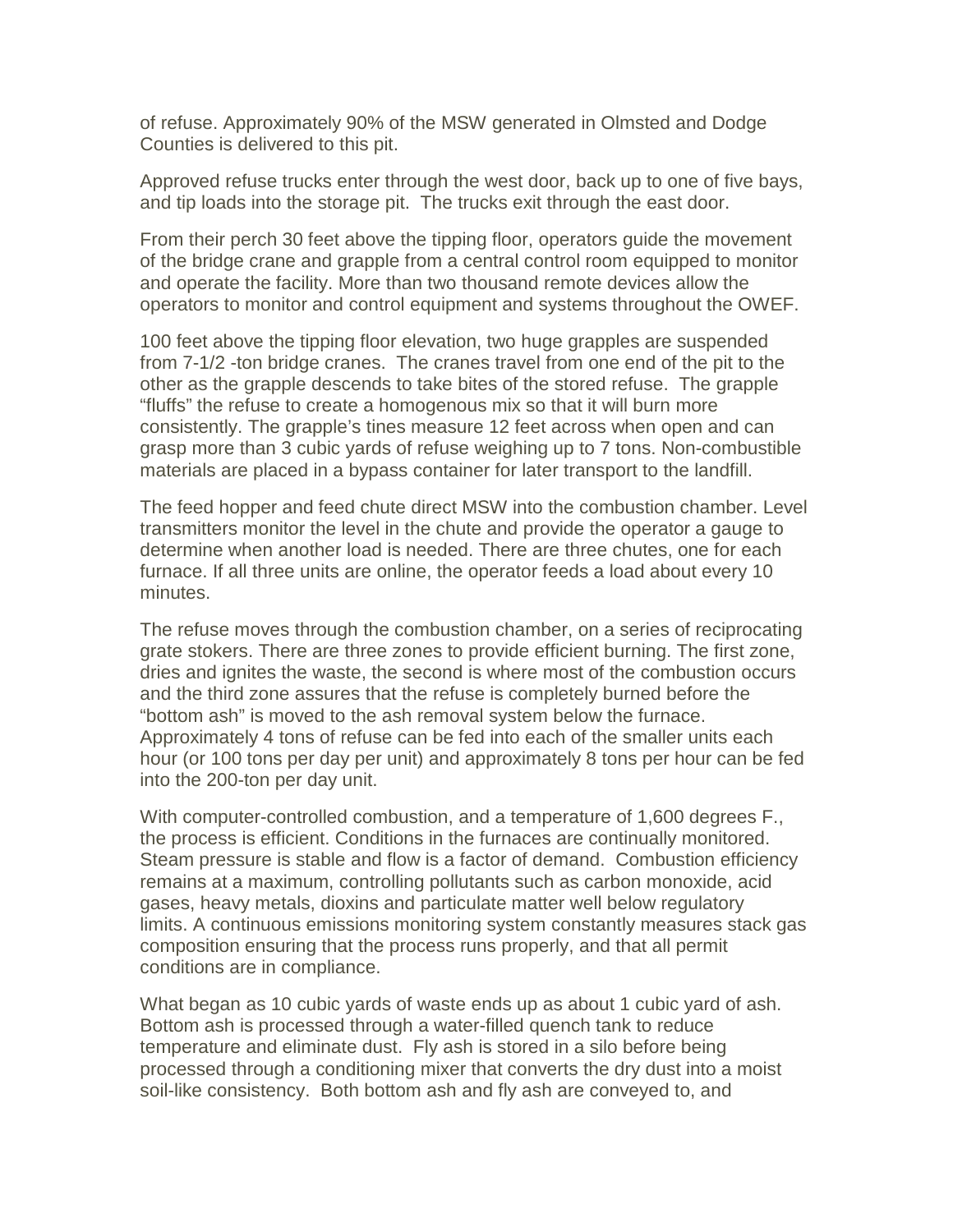deposited in, roll-off containers. These containers are loaded on a truck, covered, and taken to the ash mono-fill (an ash-only cell) at the Kalmar Landfill where the ash is deposited in specially constructed cells.

Steam from the boiler is piped into the #1 Turbine Generator where about 1.9 Megawatts (MW) of electricity are generated per hour. After the #1 Turbine Generator, the steam passes into the DES for heating or for use in the district cooling system.

When steam demand in the district system is low, the steam passes into the #2 Turbine Generator, which generates up to 2.1 MW of electricity per hour. The #3 Turbine Generator is capable of condensing all of the inlet steam and generating up to 5.5 MW, or extracting a portion of the inlet steam to supplement the district heating and cooling system resulting in a maximum of 3.0 MW of electricity per hour.

Excess electricity, not needed by the nearby government buildings, is sold at wholesale cost to the local power grid and provide green energy for the Southern Minnesota Municipal Power Agency (SMMPA) and Rochester Public Utilities (RPU). Buildings on the DES include the Olmsted Community Hospital, the Rochester Community and Technical College (both campuses), the Federal Medical Center, the City/County Government Center, Mayo Civic Center, the Human Services Campus. Green energy opportunities also exist for businesses who wish to locate in the newly created energy park just east of the OWEF.



OLMSTED WASTE-TO-ENERGY FACILITY PROCESS FLOW DIAGRAM - POST UNIT 3